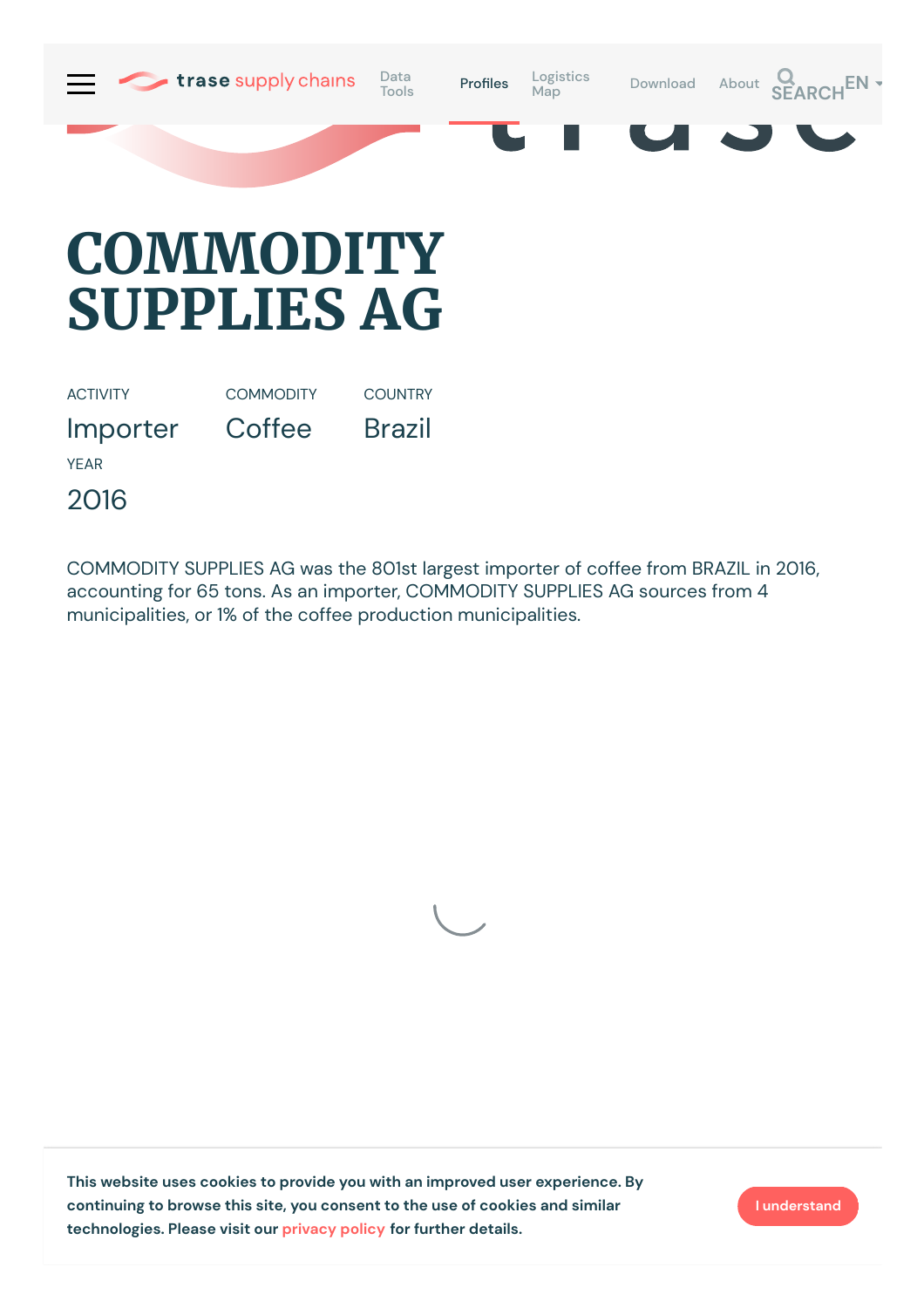## Trase is a partnership between



Stockholm [Environment](https://sei-international.org/)



In close collaboration with many others. Click for more [information](https://www.trase.earth/about/) about our partners and funders.

| Home             | <b>Supply Chains</b>  | <b>Finance</b> | <b>Insights</b>     |
|------------------|-----------------------|----------------|---------------------|
| <b>Resources</b> | Data Tools            | <b>Explore</b> | Yearbook            |
| About            | Profiles              | Search         | Collections         |
| Contact us       | <b>Logistics Maps</b> | Watchlists     | <b>Publications</b> |
|                  | Downloads             | Methodology    |                     |
|                  |                       | <b>FAQs</b>    |                     |

## **Sign up for our Newsletter**

Enter your email...

This website uses cookies to provide you with an improved user experience. By<br>accuracing to the coordination in a second to the coordinate distribution of the second station of the second Gordon and Betty Moore [Foundation](https://www.moore.org/) **technologies. Please visit our privacy policy for further details. continuing to browse this site, you consent to the use of cookies and similar**

**I understand**

 $\bullet$